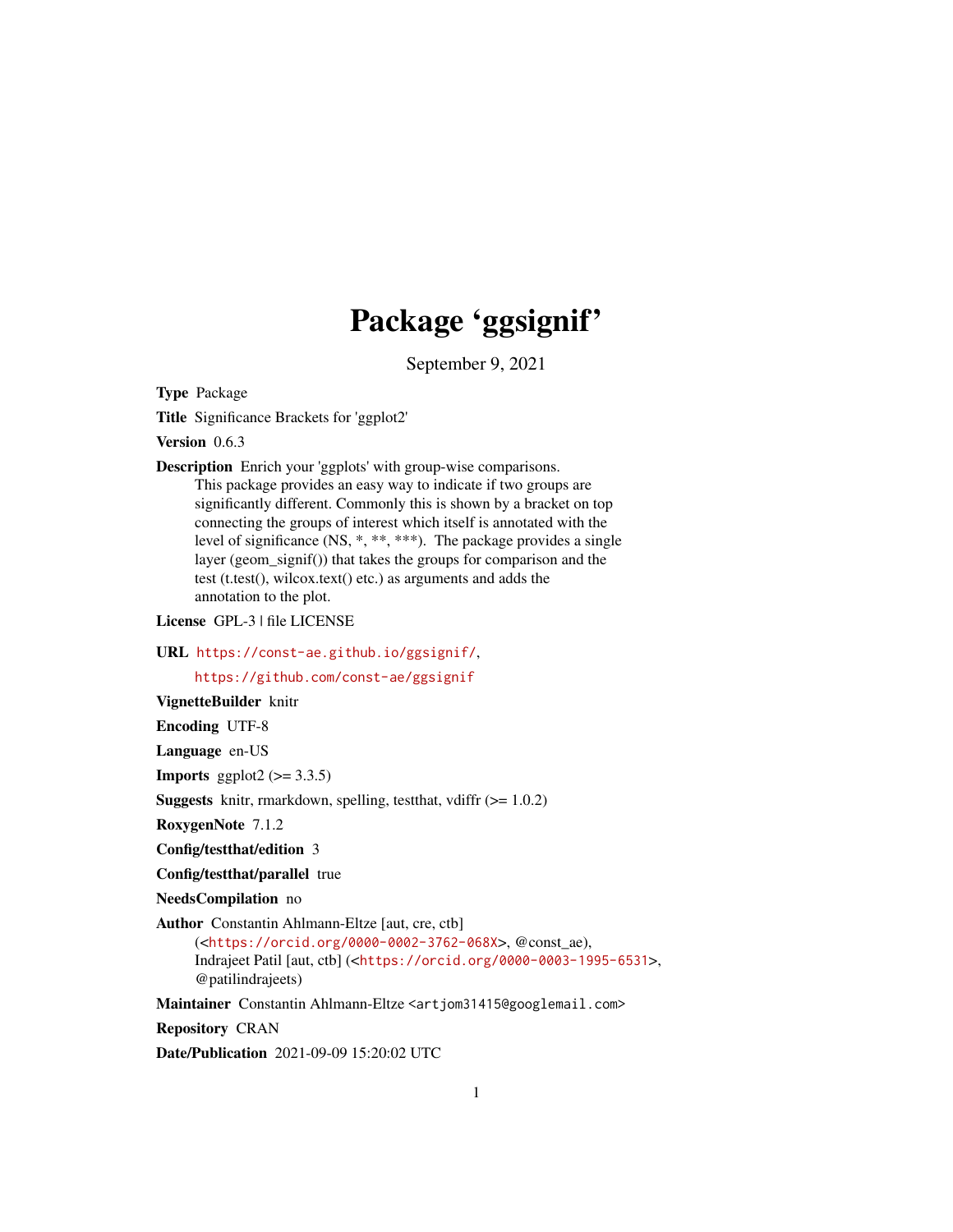### <span id="page-1-0"></span>R topics documented:

```
stat_signif . . . . . . . . . . . . . . . . . . . . . . . . . . . . . . . . . . . . . . . . . . 2
```
#### **Index** [6](#page-5-0) **6**

stat\_signif *Create significance layer*

#### Description

Create significance layer

#### Usage

```
stat_signif(
  mapping = NULL,
  data = NULL,position = "identity",
 na.rm = FALSE,
  show.legend = NA,
  inherit.aes = TRUE,
  comparisons = NULL,
  test = "wilcox.test",
  test.args = NULL,
  annotations = NULL,
 map_signif_level = FALSE,
 y_position = NULL,
  xmin = NULL,
  xmax = NULL,
  margin\_top = 0.05,
  step\_increase = 0,
  tip_length = 0.03,size = 0.5,
  textsize = 3.88,
  family = ",
  vjust = \theta,
 parse = FALSE,
 manual = FALSE,orientation = NA,
  ...
\mathcal{L}geom_signif(
 mapping = NULL,data = NULL,
  stat = "signif",
  position = "identity",
```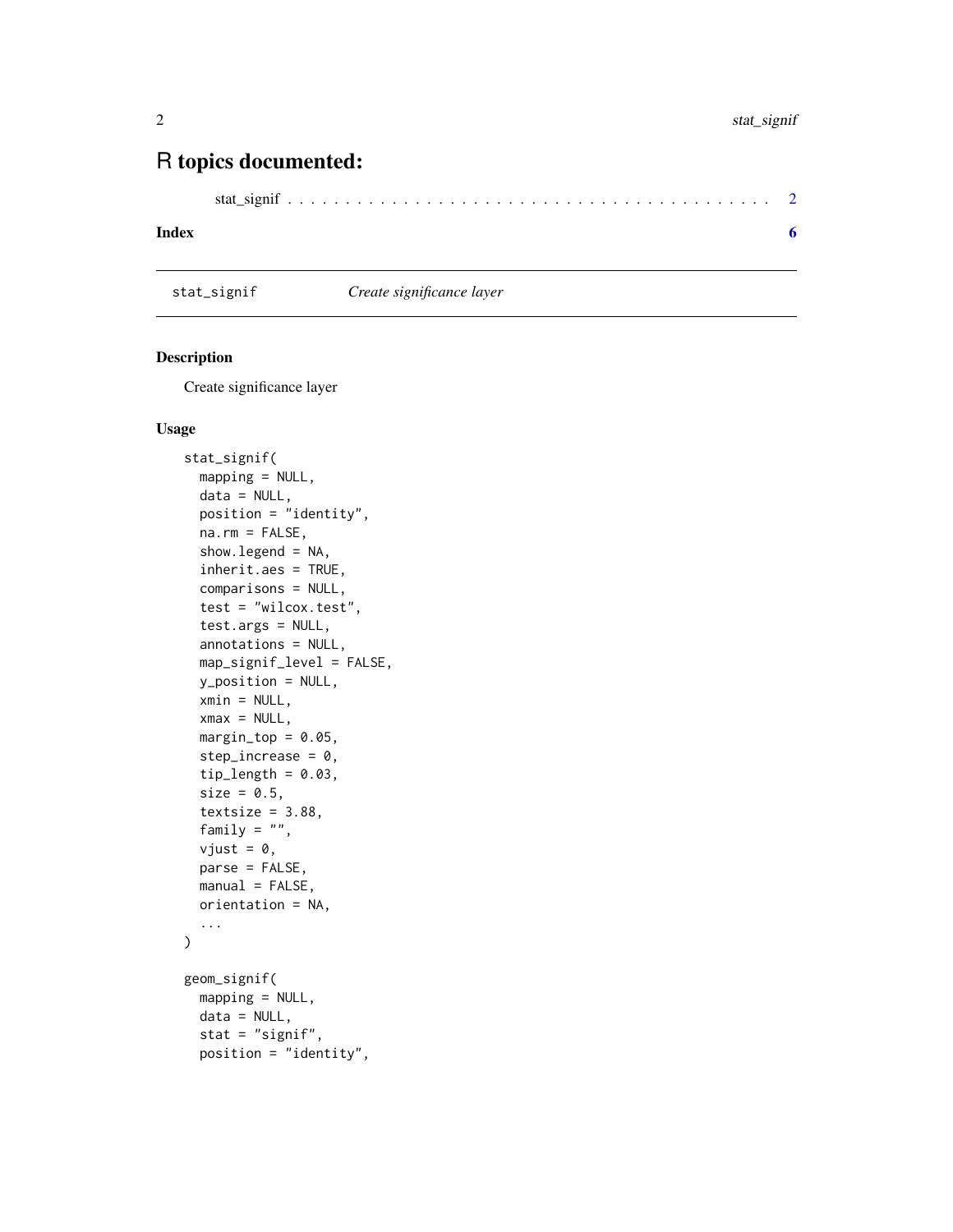#### <span id="page-2-0"></span>stat\_signif 3

```
na.rm = FALSE,show.legend = NA,
inherit.aes = TRUE,
comparisons = NULL,
test = "wilcox.test",
test.args = NULL,
annotations = NULL,
map_signif_level = FALSE,
y_position = NULL,
xmin = NULL,xmax = NULL,margin\_top = 0.05,
step_increase = 0,
extendline = 0,
tip_length = 0.03,size = 0.5,
textsize = 3.88,
family = ",
vjust = 0,
parse = FALSE,
manual = FALSE,orientation = NA,
...
```
#### Arguments

 $\mathcal{L}$ 

| mapping     | Set of aesthetic mappings created by aes() or aes_(). If specified and inherit.aes<br>$=$ TRUE (the default), it is combined with the default mapping at the top level of<br>the plot. You must supply mapping if there is no plot mapping.            |
|-------------|--------------------------------------------------------------------------------------------------------------------------------------------------------------------------------------------------------------------------------------------------------|
| data        | The data to be displayed in this layer. There are three options:                                                                                                                                                                                       |
|             | If NULL, the default, the data is inherited from the plot data as specified in the<br>call to $ggplot()$ .                                                                                                                                             |
|             | A data frame, or other object, will override the plot data. All objects will be<br>fortified to produce a data frame. See fortify() for which variables will be<br>created.                                                                            |
|             | A function will be called with a single argument, the plot data. The return<br>value must be a data. frame, and will be used as the layer data. A function<br>can be created from a formula (e.g. $\sim$ head(.x, 10)).                                |
| position    | Position adjustment, either as a string, or the result of a call to a position adjust-<br>ment function.                                                                                                                                               |
| na.rm       | If FALSE (the default), removes missing values with a warning. If TRUE silently<br>removes missing values.                                                                                                                                             |
| show.legend | logical. Should this layer be included in the legends? NA, the default, includes if<br>any aesthetics are mapped. FALSE never includes, and TRUE always includes. It<br>can also be a named logical vector to finely select the aesthetics to display. |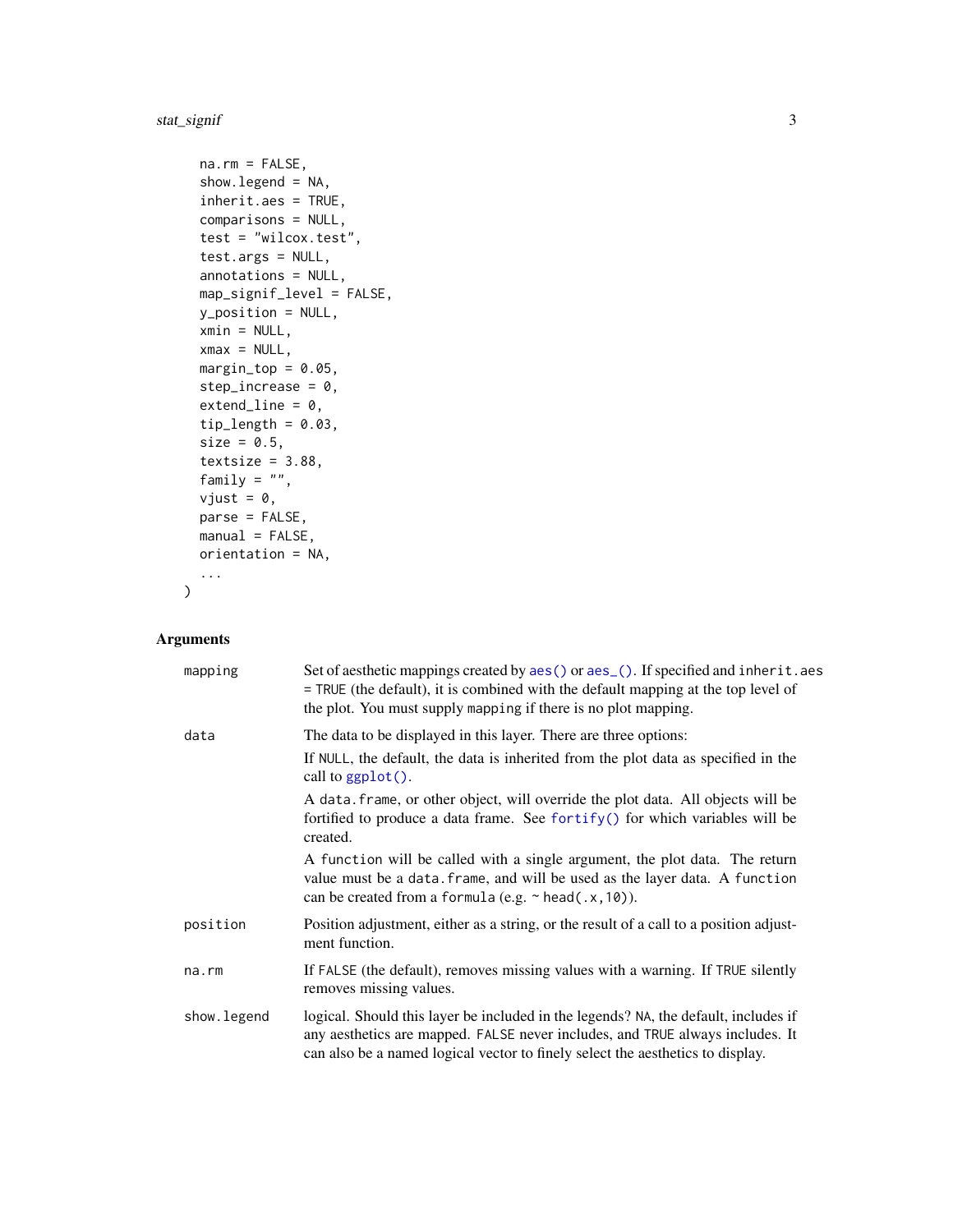<span id="page-3-0"></span>

| inherit.aes      | If FALSE, overrides the default aesthetics, rather than combining with them.<br>This is most useful for helper functions that define both data and aesthetics and<br>shouldn't inherit behaviour from the default plot specification, e.g. borders().                                                                                                                                            |
|------------------|--------------------------------------------------------------------------------------------------------------------------------------------------------------------------------------------------------------------------------------------------------------------------------------------------------------------------------------------------------------------------------------------------|
| comparisons      | A list of length-2 vectors. The entries in the vector are either the names of 2<br>values on the x-axis or the 2 integers that correspond to the index of the columns<br>of interest.                                                                                                                                                                                                            |
| test             | the name of the statistical test that is applied to the values of the 2 columns (e.g.<br>t.test, wilcox.test etc.). If you implement a custom test make sure that it<br>returns a list that has an entry called p. value.                                                                                                                                                                        |
| test.args        | additional arguments for the test method                                                                                                                                                                                                                                                                                                                                                         |
| annotations      | character vector with alternative annotations, if not null test is ignored                                                                                                                                                                                                                                                                                                                       |
| map_signif_level |                                                                                                                                                                                                                                                                                                                                                                                                  |
|                  | Boolean value, if the p-value are directly written as annotation or asterisks are<br>used instead. Alternatively one can provide a named numeric vector to create<br>custom mappings from p-values to annotation: For example: $c("***" = 0.001, "**" = 0.01, "**" = 0.05)$ .<br>Alternatively, one can provide a function that takes a numeric argument (the p-<br>value) and returns a string. |
| y_position       | numeric vector with the y positions of the brackets                                                                                                                                                                                                                                                                                                                                              |
| xmin, xmax       | numeric vector with the positions of the left and right sides of the brackets,<br>respectively                                                                                                                                                                                                                                                                                                   |
| margin_top       | numeric vector how much higher that the maximum value that bars start as frac-<br>tion of total height                                                                                                                                                                                                                                                                                           |
| step_increase    | numeric vector with the increase in fraction of total height for every additional<br>comparison to minimize overlap.                                                                                                                                                                                                                                                                             |
| tip_length       | numeric vector with the fraction of total height that the bar goes down to indicate<br>the precise column                                                                                                                                                                                                                                                                                        |
| size             | change the width of the lines of the bracket                                                                                                                                                                                                                                                                                                                                                     |
| textsize         | change the size of the text                                                                                                                                                                                                                                                                                                                                                                      |
| family           | change the font used for the text                                                                                                                                                                                                                                                                                                                                                                |
| vjust            | move the text up or down relative to the bracket                                                                                                                                                                                                                                                                                                                                                 |
| parse            | If TRUE, the labels will be parsed into expressions and displayed as described in<br>?plotmath.                                                                                                                                                                                                                                                                                                  |
| manual           | Boolean flag that indicates that the parameters are provided with a data.frame.<br>This option is necessary if one wants to plot different annotations per facet.                                                                                                                                                                                                                                |
| orientation      | The orientation of the layer. The default ('NA') automatically determines the<br>orientation from the aesthetic mapping. In the rare event that this fails it can be<br>given explicitly by setting 'orientation' to either "x" or "y"                                                                                                                                                           |
| $\cdots$         | other arguments passed on to layer. These are often aesthetics, used to set an<br>aesthetic to a fixed value, like color = "red" or size = 3. They may also be<br>parameters to the paired geom/stat.                                                                                                                                                                                            |
| stat             | The statistical transformation to use on the data for this layer, as a string.                                                                                                                                                                                                                                                                                                                   |
| extend_line      | Numeric that allows to shorten (negative values) or extend (positive value) the<br>horizontal line between groups for each comparison; defaults to 0.                                                                                                                                                                                                                                            |
|                  |                                                                                                                                                                                                                                                                                                                                                                                                  |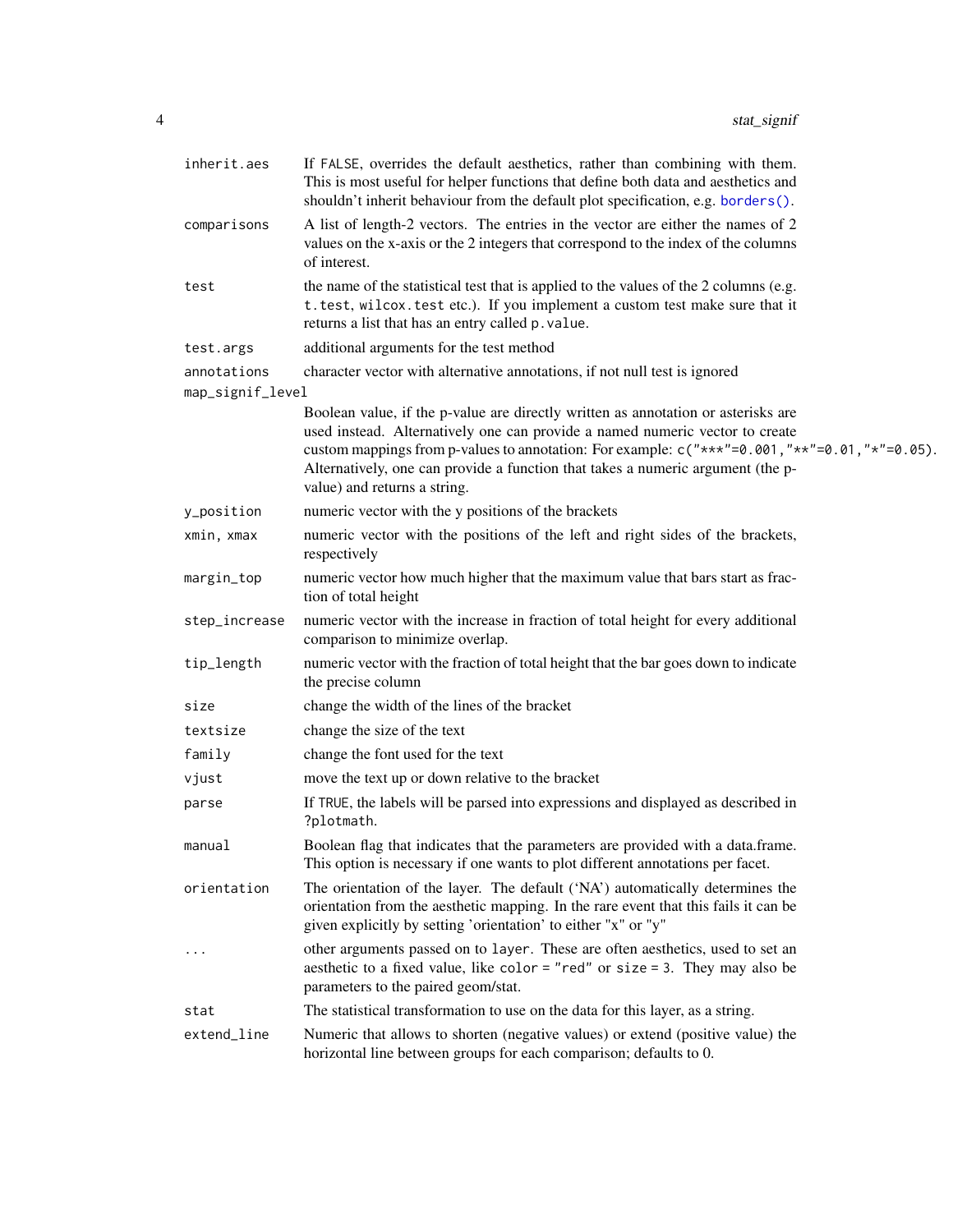#### stat\_signif 5

#### Examples

```
## Not run:
library(ggplot2)
library(ggsignif)
ggplot(mpg, aes(class, hwy)) +
  geom_boxplot() +
  geom_signif(comparisons = list(
    c("compact", "pickup"),
    c("subcompact", "suv")
  ))
ggplot(mpg, aes(class, hwy)) +
  geom_boxplot() +
  geom_signif(
    comparisons = list(
      c("compact", "pickup"),
      c("subcompact", "suv")
    ),
    map_signif_level = function(p) sprintf("p = %.2g", p)
  )
ggplot(mpg, aes(class, hwy)) +
  geom_boxplot() +
  geom_signif(
    annotations = c("First", "Second"),
    y_{\text{position}} = c(30, 40), \text{ xmin} = c(4, 1), \text{ xmax} = c(5, 3))
## End(Not run)
```